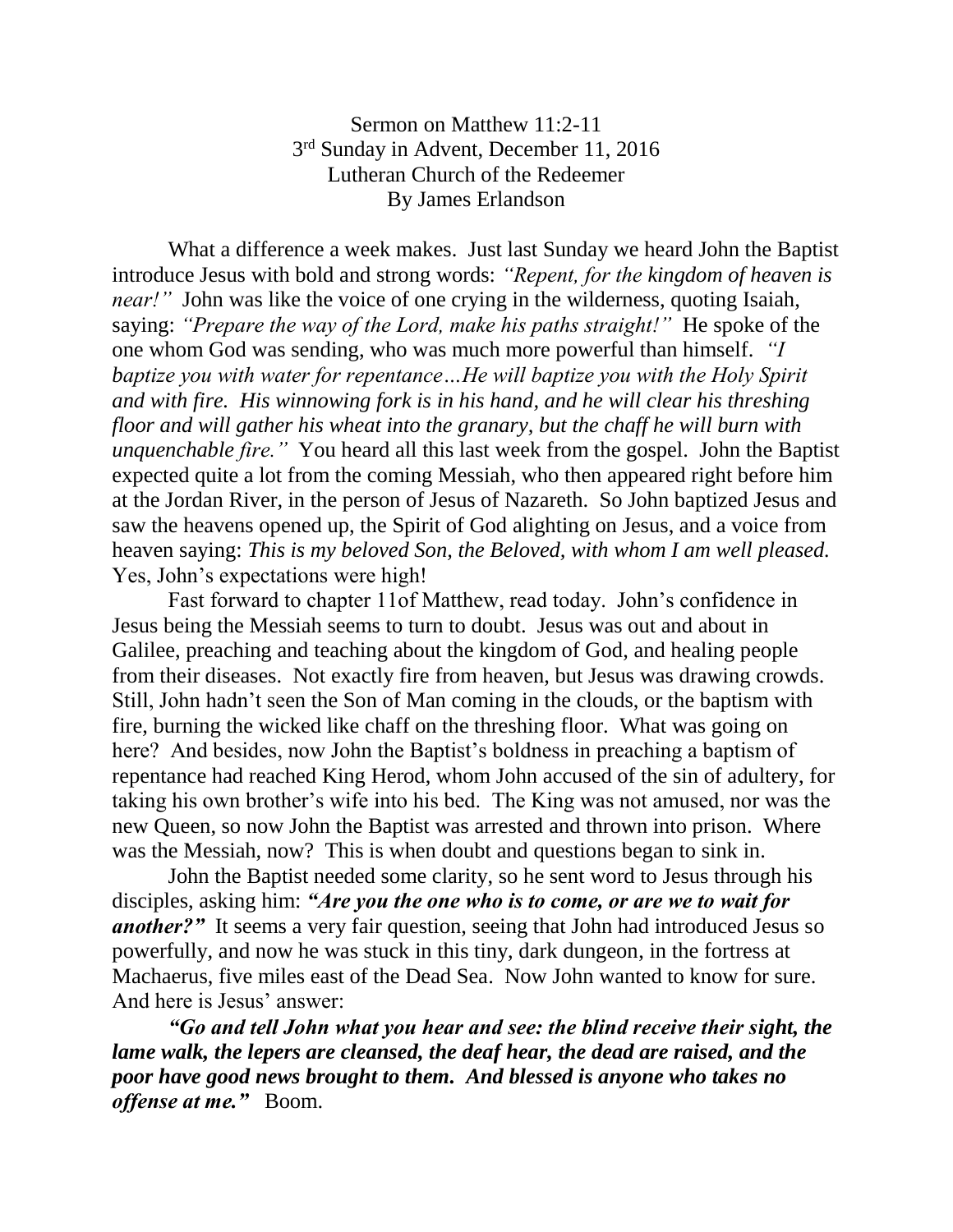So there was no "Messiah" coming in Jesus who would appear out of the clouds of heaven, strike down evil doers and rescue John from his prison cell, or cast out corrupt rulers from their palaces or temples. Jesus' mission was different. His work was that described by the prophet Isaiah is chapter 61, who said: *"The Spirit of the Lord God is upon me, because the Lord has anointed me; he has sent me to bring good news to the oppressed, to bind up the brokenhearted, to proclaim liberty to the captives, and release to the prisoners; to proclaim the year of the Lord's favor…to comfort all who mourn, to give them a garland instead of ashes."*

 So John's disciples left Jesus, to report back to the Baptist in prison. Jesus then asked the crowds about John the Baptist, saying, *"What did you go out into the wilderness to look at? A reed shaken by the wind? What then did you go out to see? Someone dressed in soft robes? Look, those who wear soft robes are in royal palaces. What then did you go out to see? A prophet? Yes, I tell you, and more than a prophet. This is the one about whom it is written, 'See, I am sending my messenger ahead of you, who will prepare your way before you.' Truly I tell you, among those born of women no one has arisen greater than John the Baptist; yet the least in the kingdom of heaven is greater than he."* Then Jesus compared John to the prophet Elijah who is to come – if they, the people, were willing to accept it.

So, it is clear from Matthew that John the Baptist – no matter how great a prophet – was not "the one". Jesus was clearly "the one" – the Messiah whom Matthew and the gospel writers proclaimed to be the Messiah, the anointed one sent by God. But Jesus wasn't all that they had expected – maybe nothing at all that was expected – he came as someone totally different. So it all came down to expectations. In Jesus, God had a great surprise in store for them all – and for us.

So this is one of the great questions for the Advent season of preparation: *who are you expecting?* Or to put it in another way, *is Jesus the one for whom you have waited – for whom we all wait, in faithful expectation?* As they say on tv: good question!

We in the Church are used to making bold, grand proclamations about Jesus – the Son of God, our Savior – especially at great festivals like Christmas or Easter. We proclaim to the world that Jesus is our King, our Shepherd, our great high priest, our friend. On Christmas Eve we sing with Isaiah that *a son has been born for us, a son given to us, and he is named: Wonderful Counselor, Mighty God, Everlasting Father, Prince of Peace!*

We certainly can be bold when we are together, safely here in God's sanctuary of the Church! As well we should be! And then there are those times when we are not so confident, when you and I are alone, in our homes, at work, out in the street, when we don't speak so boldly about our Lord. When we might be discouraged, or afraid, when those nagging doubts set in. Is Jesus REALLY who we in the Church say he is? What about those times when the world seems to be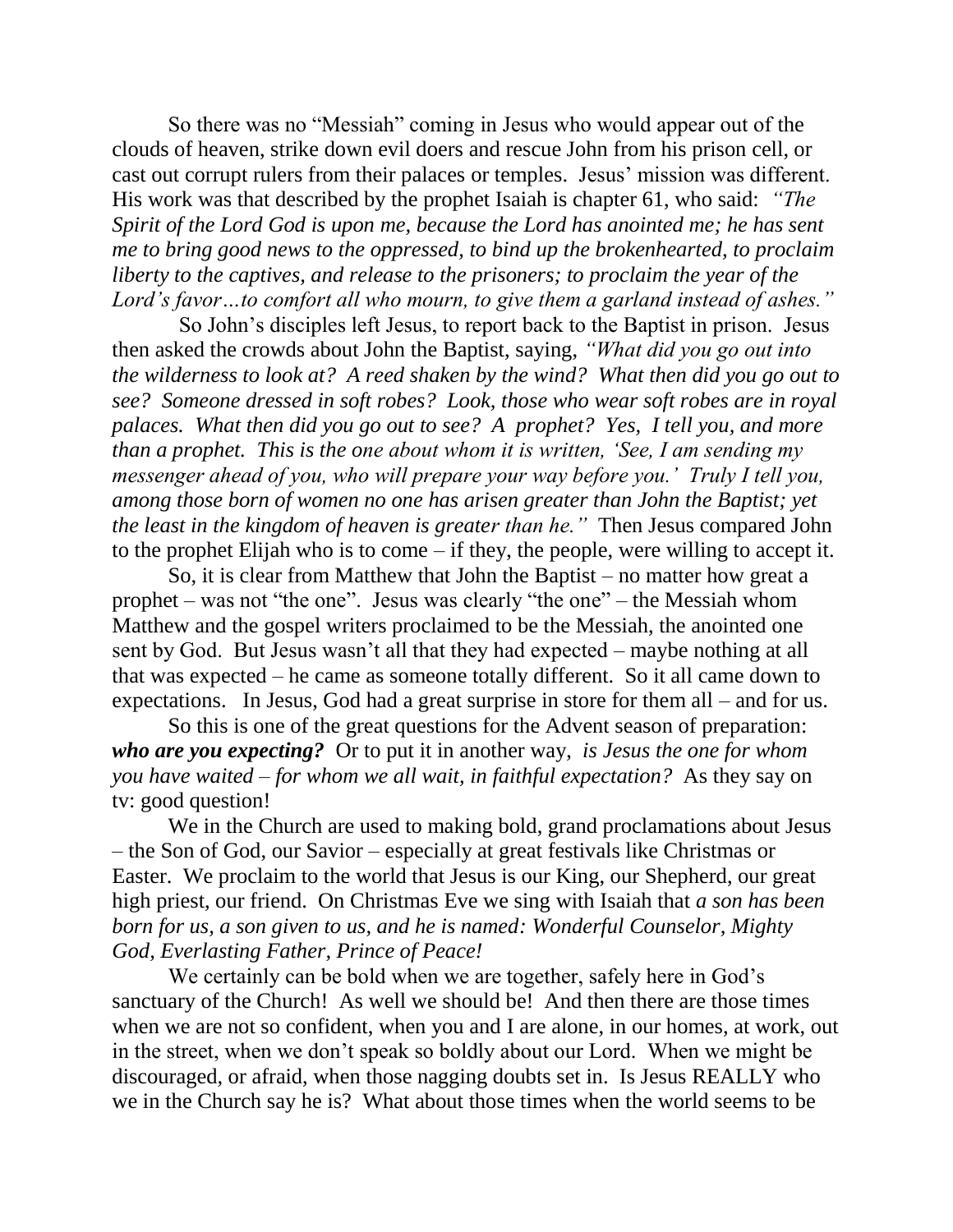crumbling around us, when people are afraid, and hate speech seems so easy and acceptable. Do you ever have those times, when you feel *doubt*, and not boldness?

I do. All the time. Martin Luther said that any preacher who didn't feel doubt and terror every time he or she climbed into the pulpit to preach the Word of God was either a fool or a charlatan. When I had to stand in front of this church last Tuesday and proclaim to the world – through the press gathered where you are sitting today – to *declare sanctuary, a place of safety here, to undocumented immigrants who risk deportation because of their lack of legal documents – I knew that the only ground I had to stand on is the Word of God, my faith, and the support of the 75 or so clergy and leaders standing beside and behind me on these steps.* We have no security or police protection, we have no weapons, we don't even know if we have legal protection – outside of the *tradition* that police or immigration enforcement will not enter a church to remove a person unless we ask for it or allow it. That's it. So this is where doubt and fear can set in.

Otherwise, it's easy to preach the Word, when you are among Lutherans in such a safe place as this! But John the Baptist was in prison, not baptizing by the Jordan, so he began to feel doubts. The disciples were bold when they followed Jesus in Galilee and even into Jerusalem on Palm Sunday, with the friendly crowds. But alone in the Garden of Gethsemane, and alone in the house after Jesus was crucified – before Jesus appeared with them - THEN they doubted! When you and I are on our own, not in Sunday worship, and have to face our own fears and isolation, that is when we have doubts!

*So who are you expecting in Jesus, and in this Church?* Is it the picture you see in this stained glass window, a good shepherd holding a lamb in his arms? This is not real – it's only an image, a picture. Are you expecting a mighty savior coming down out of the clouds? You haven't seen him yet. Who do you expect? Think about that. I can't answer that question for you – only you can know that. I can only proclaim the one whom the scriptures tells us to expect – *the one who makes the deaf to hear, the blind to see, the lamb to walk, makes lepers clean, raises the dead, and brings good news to the poor!*

People have all kinds of questions and expectations about Jesus, and about the Church, and what it does or should do. Most of those expectations are probably wrong. We can only do what we can do, as humble witnesses to the faith and trust we have in God, in God's Word, and in the Jesus whom we know. We can read God's Word out loud, and seek to learn from it together. We can sing praise to God who made us. We can ask forgiveness from God and our neighbor. We can baptize with water the people who come in faith and seek to follow Jesus. We can share God's peace with one another, and reconcile with those whom we have wronged or declare forgiveness. We can share the bread and wine to anyone who comes to the Lord's table, which we believe and teach is the body and blood